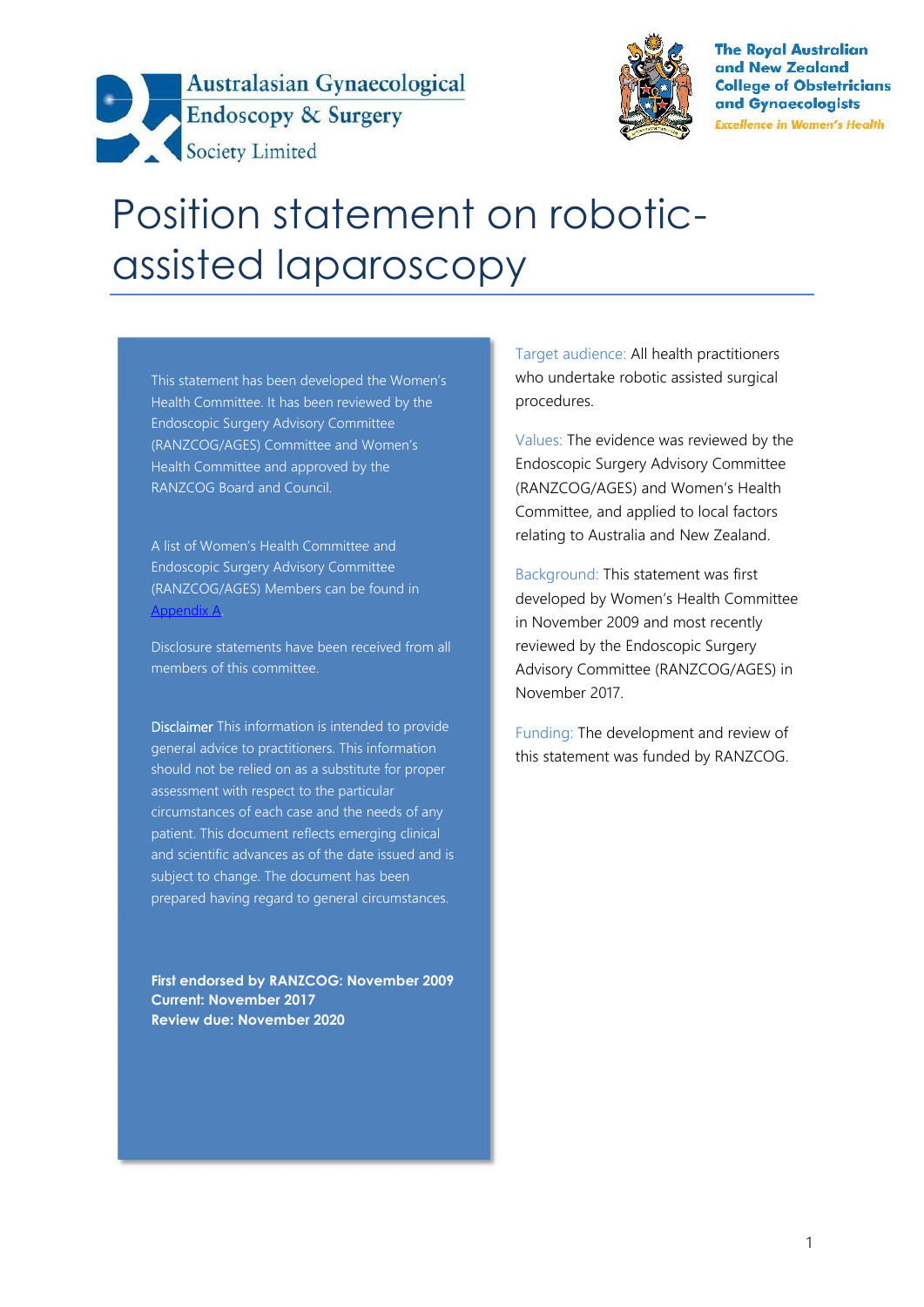# **Table of Contents**

| Appendix A Women's Health Committee and Endoscopic Surgery Adivsory Committee |  |
|-------------------------------------------------------------------------------|--|
|                                                                               |  |
|                                                                               |  |
|                                                                               |  |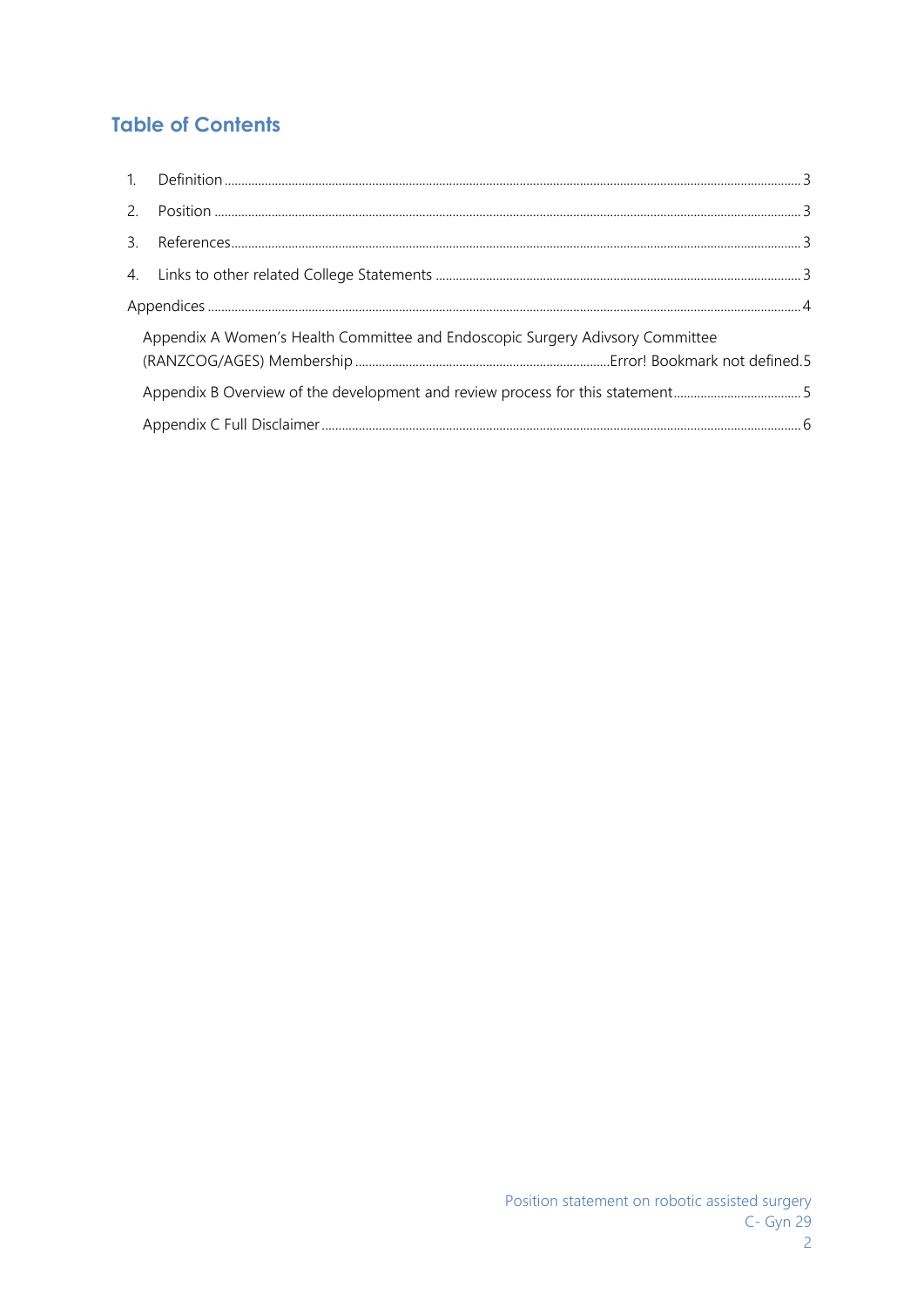## **1. Definition**

Robotic-assisted laparoscopy is defined as the use of a fixed or mobile automatically controlled, multipurpose manipulator in three or more axes, to assist surgical procedures. The patient and surgeon may be separated during the procedure by a master-slave telerobotic system, which allows the surgeon to perform the operation in a remote location.

## **2. Position**

Robotic-assisted laparoscopic procedures fall under the auspices of minimally invasive surgery. Robotic assisted surgery has been explored in a number of procedures and may be an acceptable form of treatment for a variety of conditions. The current place of robotic-assisted laparoscopic surgery for benign gynaecological procedures is yet to be established. In addition, there is evidence that robotic assisted surgery takes as long or longer to perform with significantly more cost.<sup>1, 2</sup>

Robotic-assisted surgery has specific risks and hazards that require guidelines for minimum standards in relation to training, practice, skill acquisition and the understanding of the appropriate equipment.

Gynaecologists should not perform a robotic-assisted laparoscopic surgery until they have reached the equivalent RANZCOG skill level in conventional operative laparoscopy and can provide evidence of the on-site or off-site robotic surgery training necessary to complete the relevant procedure. Credentialing of robotic surgeons is undertaken by individual hospitals or regional credentialing committees who should refer to the guidelines in this document. In particular, credentialing bodies need to understand that robotic surgical skills do not fall within the general ambit of credentialing for gynaecological surgery. Applicants for credentialing in this area should therefore provide proof of suitable training and skills.

## **3. References**

- 1. The American Congress of Obstetricians and Gynecologists (ACOG). Statement on Robotic Surgery by ACOG President James T. Breeden MD. 2013. Accessed from: http://www.acog.org/About\_ACOG/News\_Room/News\_Releases/2013/Statement\_on\_Robotic\_Surg ery
- 2. AAGL. AAGL Position Statement: Robotic-Assisted Laparoscopic Surgery in Benign Gynecology. The Journal of Minimally Invasive Gynaecology. 2012.

# **4. Links to other related College Statements**

(C-Trg 2) Guidelines for performing advanced operative laparoscopy https://www.ranzcog.edu.au/RANZCOG\_SITE/media/RANZCOG- MEDIA/Women%27s%20Health/Statement%20and%20guidelines/Clinical%20-%20Training/C- Trg\_2\_Guidelines\_for\_performing\_adv\_oprative\_laparoscopy\_Review\_Nov\_10.pdf?ext=.pdf

(C-Gen 02) Guidelines for consent and the provision of information regarding proposed treatment https://www.ranzcog.edu.au/RANZCOG\_SITE/media/RANZCOG- MEDIA/Women%27s%20Health/Statement%20and%20guidelines/Clinical%20-%20General/Consent and-provision-of-information-to-patients-in-Australia-(C-Gen-2a)-Review-July-2016.pdf?ext=.pdf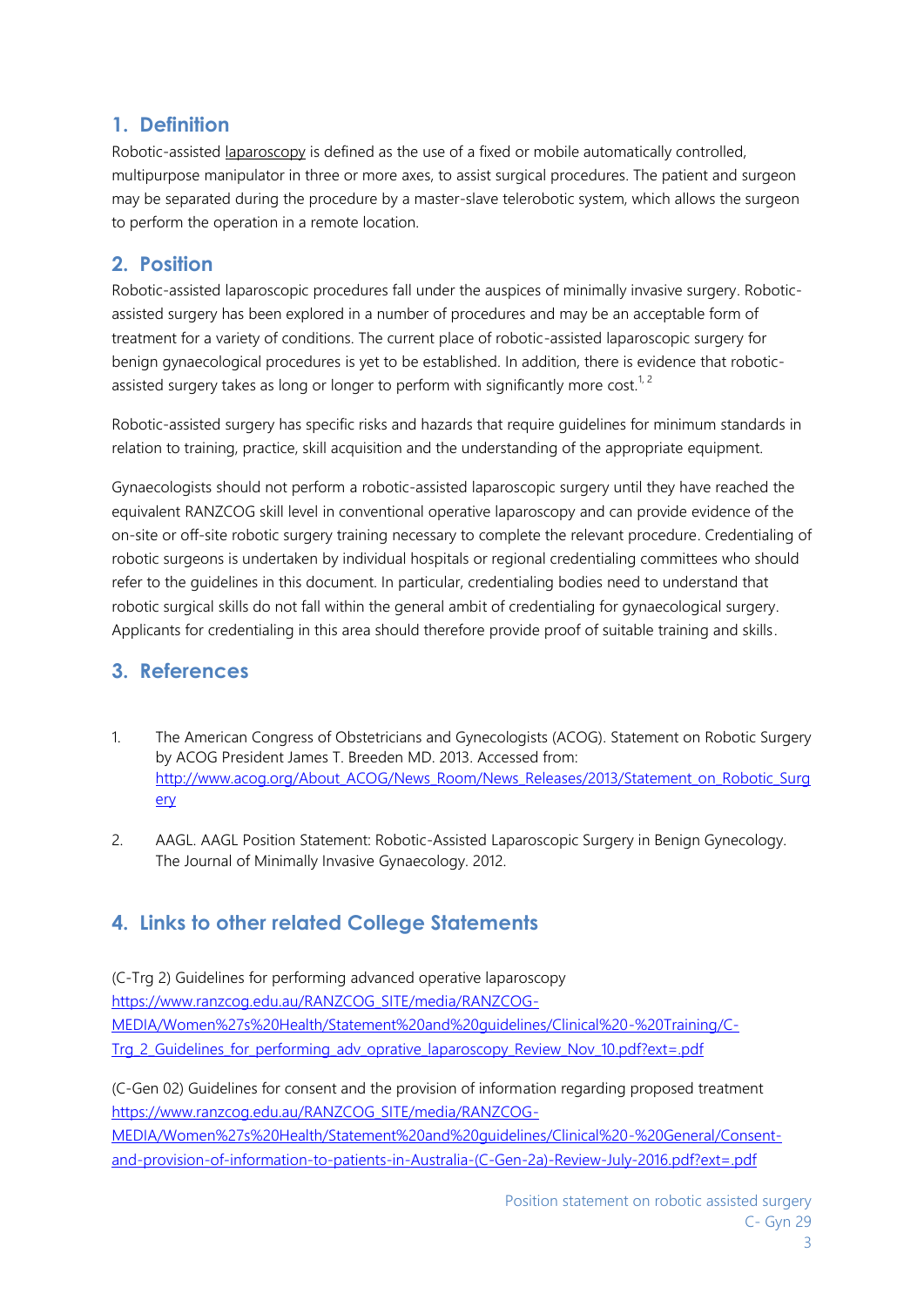(C-Gen 15) Evidence-based Medicine, Obstetrics and Gynaecology https://www.ranzcog.edu.au/RANZCOG\_SITE/media/RANZCOG-MEDIA/Women%27s%20Health/Statement%20and%20guidelines/Clinical%20-%20General/Evidence based-medicine,-Obstetrics-and-Gynaecology-(C-Gen-15)-Review-March-2016.pdf?ext=.pdf

## **Appendices**

Appendix A Women's Health Committee

| Name                              | Position on Committee       |
|-----------------------------------|-----------------------------|
| Professor Yee Leung               | Chair                       |
| Dr Joseph Sgroi                   | Deputy Chair, Gynaecology   |
| Associate Professor Lisa Hui      | Member                      |
| Associate Professor Ian Pettigrew | <b>EAC Representative</b>   |
| Dr Tal Jacobson                   | Member                      |
| Dr Ian Page                       | Member                      |
| Dr John Regan                     | Member                      |
| Dr Craig Skidmore                 | Member                      |
| Associate Professor Janet Vaughan | Member                      |
| Dr Bernadette White               | Member                      |
| Dr Scott White                    | Member                      |
| Associate Professor Kirsten Black | Member                      |
| Dr Greg Fox                       | College Medical Officer     |
| Dr Marilyn Clarke                 | Chair of the ATSI WHC       |
| Dr Martin Byrne                   | <b>GPOAC Representative</b> |
| Ms Catherine Whitby               | Community Representative    |
| Ms Sherryn Elworthy               | Midwifery Representative    |
| Dr Amelia Ryan                    | Trainee Representative      |

#### Endoscopic Surgery Advisory Committee (RANZCOG/AGES) Membership

| <b>Name</b>                        | Position on Committee                |
|------------------------------------|--------------------------------------|
| Dr Stephen Lyons                   | Chair, Representative AGES           |
| Professor Michael Permezel         | Deputy Chair, Representative RANZCOG |
| Dr Stuart Salfinger                | Representative AGES                  |
| Professor Ian Symonds              | Representative RANZCOG               |
| Dr John Tait                       | Representative RANZCOG               |
| Associate Professor Anusch Yazdani | Representative AGES                  |
| Associate Professor Jason Abbott   | President AGES                       |
| Professor Steve Robson             | President RANZCOG                    |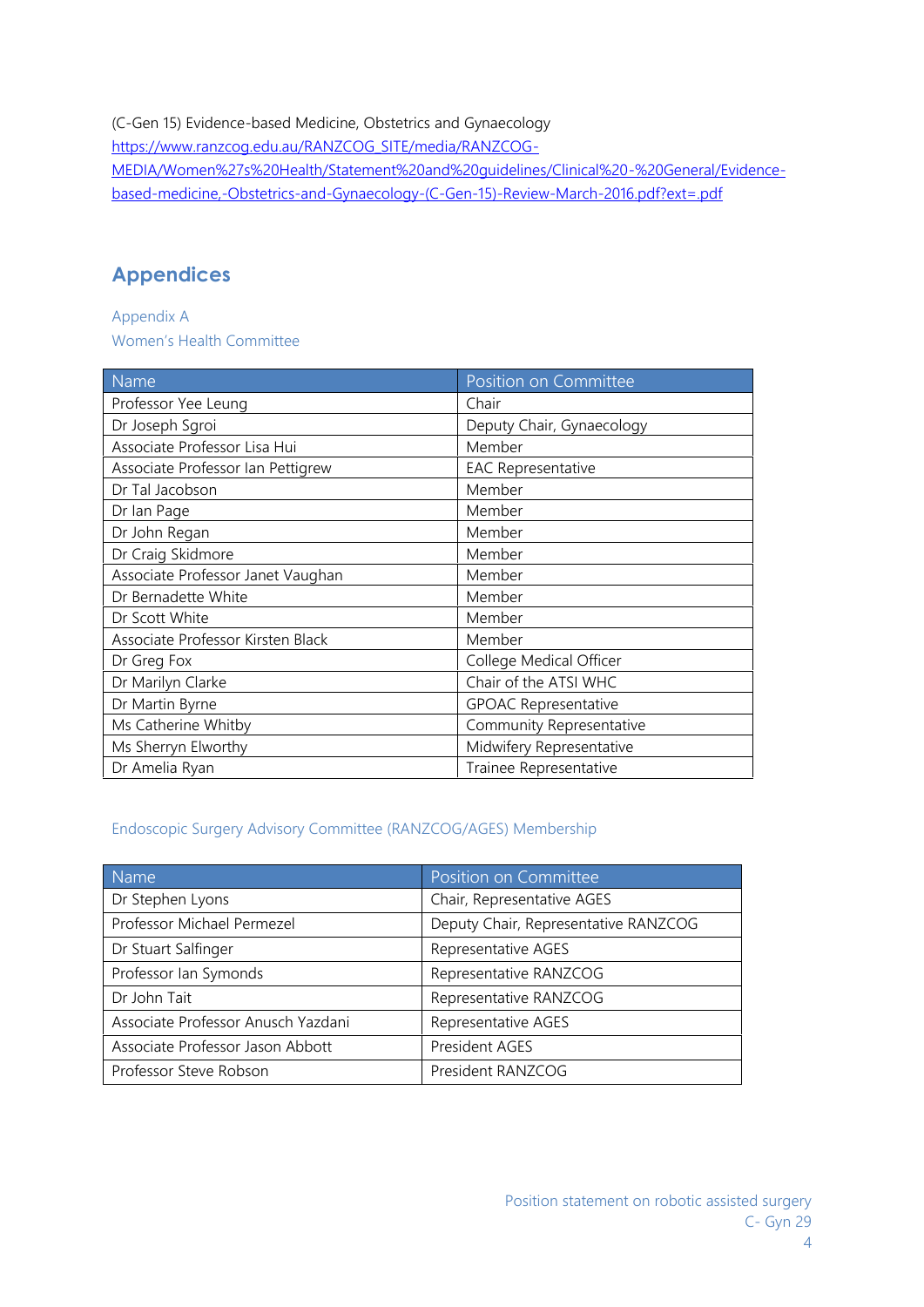#### Appendix B Overview of the development and review process for this statement

#### *i. Steps in developing and updating this statement*

This statement was originally developed in November 2009 and was most recently reviewed in November 2017. The Endoscopic Surgery Advisory Committee (RANZCOG/AGES) and Women's Health Committee carried out the following steps in reviewing this statement:

- Declarations of interest were sought from all members prior to reviewing this statement.
- At the November 2017 face-to-face committee meeting, the existing consensus-based recommendations were reviewed and updated (where appropriate) based on the available body of evidence and clinical expertise. Recommendations were graded as set out below in Appendix A part ii).

#### *ii. Declaration of interest process and management*

Declaring interests is essential in order to prevent any potential conflict between the private interests of members, and their duties as part of the Endoscopic Surgery Advisory Committee (RANZCOG/AGES) and Women's Health Committee.

A declaration of interest form specific to guidelines and statements was developed by RANZCOG and approved by the RANZCOG Board in September 2012. The Endoscopic Surgery Advisory Committee (RANZCOG/AGES) and Women's Health Committee members were required to declare their relevant interests in writing on this form prior to participating in the review of this statement.

Members were required to update their information as soon as they become aware of any changes to their interests and there was also a standing agenda item at each meeting where declarations of interest were called for and recorded as part of the meeting minutes.

There were no significant real or perceived conflicts of interest that required management during the process of updating this statement.

#### *iii. Grading of recommendations*

Each recommendation in this College statement is given an overall grade as per the table below, based on the National Health and Medical Research Council (NHMRC) Levels of Evidence and Grades of Recommendations for Developers of Guidelines. Where no robust evidence was available but there was sufficient consensus within the Endoscopic Surgery Advisory Committee (RANZCOG/AGES) and Women's Health Committee, consensus-based recommendations were developed or existing ones updated and are identifiable as such. Consensus-based recommendations were agreed to by the entire committee. Good Practice Notes are highlighted throughout and provide practical guidance to facilitate implementation. These were also developed through consensus of the entire committee.